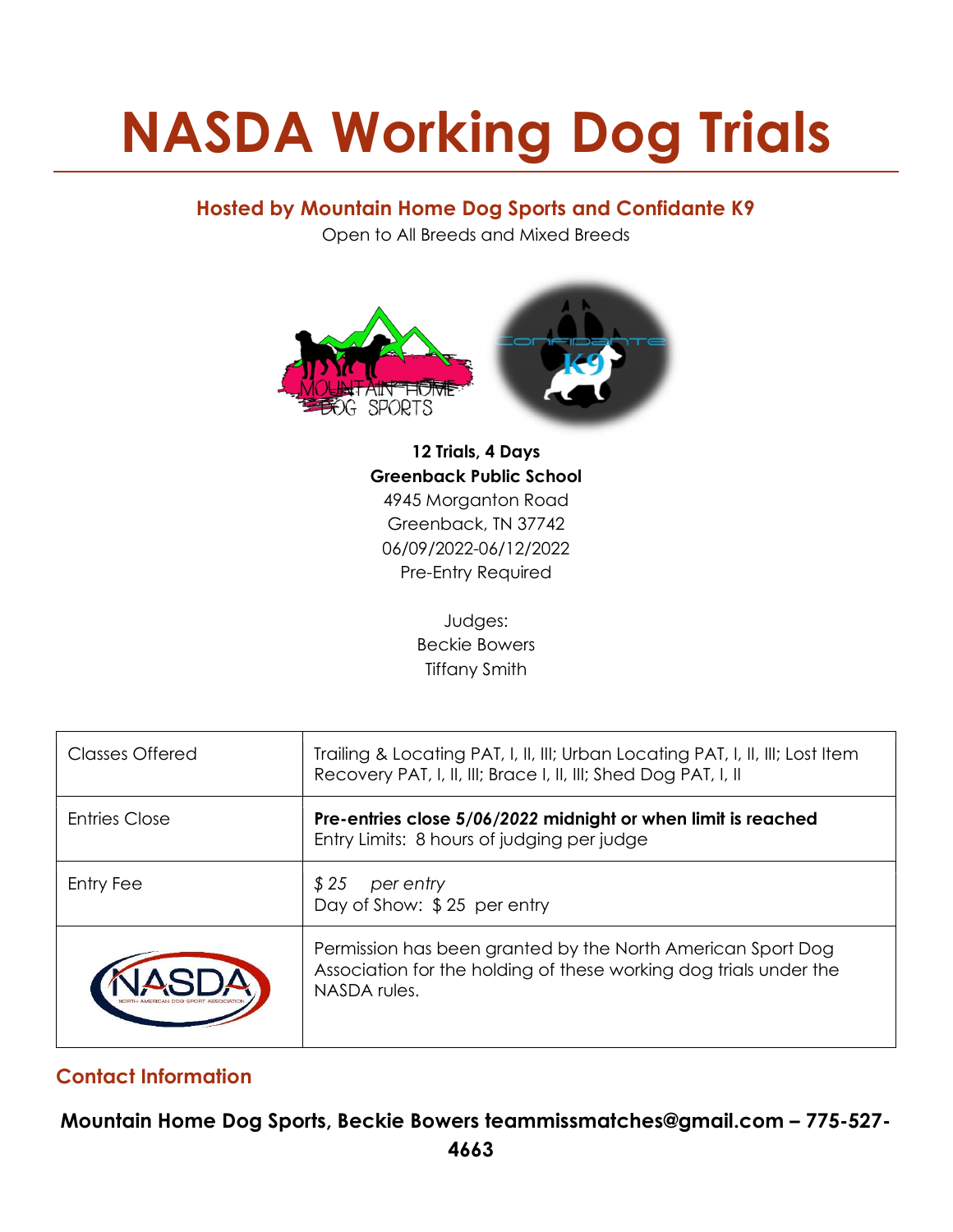## Dog Registration:

Dogs must be registered with the North American Sport Dog Association. Registration is a one-time fee of \$10.00. You may register your dog online at http://nasda.dog/registration/.

## Rules:

For complete rules, visit nasda.dog

#### Awards:

Awards will be handed out at the conclusion of the trial. Ribbons are awarded for qualifying score, Best of Breed and High in Class. New title ribbons will be awarded.

#### Venue:

Exhibitors will be crating in their vehicles, **Mountain Home Dog Sports and Confidante K9** reserves the right to remove any individual for any reason from the premises. No refunds will be issued. Please pack food and water for you and your dog.

## Notice to Exhibitors:

- Refunds will be mailed 7 days after the event.
- No refund for cancellations after the closing date.
- No refunds will be made for cancellations after the closing date or entries which are absent, disqualified, excused or barred from competition by decision of the Trial Committee.
- Exhibitors are responsible for complete, accurate and legible information on their entry forms.
- It is expressly understood that exhibitors alone are responsible for behavior of their dogs, children and/or guests. Any exhibitor whose dogs, children and/or guests repeatedly engage in unsafe or disruptive behavior may, at the discretion of the Trial Committee, be asked to leave the trial site. In such case, no refund on any entry will be made.
- All dogs must be on leash at all times except when competing.
- Exhibitors are responsible for being in the staging area when it is their turn to run.
- Please be courteous and pick up after your dog.
- All entries must be accompanied by entry fees to be valid. A declined payment or returned check does not constitute a valid entry. There will be a \$25 fee for any returned check or payment. Checks must be made payable to Mountain Home Dog Sports.
- Mountain Home Dog Sports and Confidante K9 reserves the right to refuse any entry without cause or explanation.
- Trial begins at 9:00 AM. Check in starts at 8:45 AM, Please do not arrive before 8:30 AM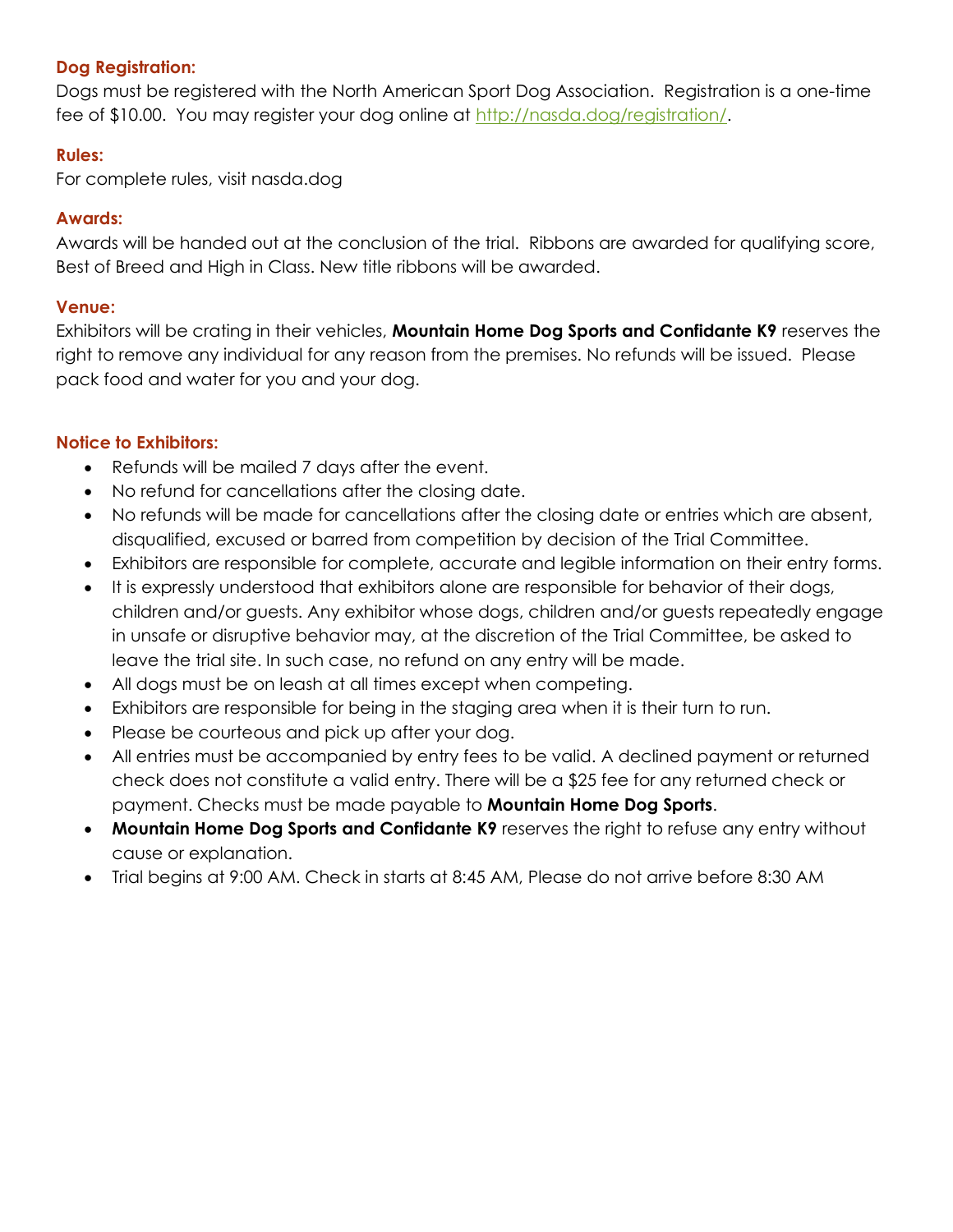#### Mountain Home Dog Sports and Confidante K9 Licensed NASDA Trials

Checks should be made payable to **Mountain Home Dog Sports** and mailed with this entry to:

#### Mountain Home Dog Sports CO: Beckie Bowers

92 Lowe Drive Mountain Home, AR 72653

|                                | 06/10/2022 |                    | 06/11/2022                  |                               |                             | 06/12/2022                                              |                             |                             | 06/13/2022                  |                             |                             |                             |
|--------------------------------|------------|--------------------|-----------------------------|-------------------------------|-----------------------------|---------------------------------------------------------|-----------------------------|-----------------------------|-----------------------------|-----------------------------|-----------------------------|-----------------------------|
| <b>Urban Locating</b>          |            |                    |                             |                               |                             |                                                         |                             |                             |                             |                             |                             |                             |
| Level I                        | T1         | T <sub>2</sub>     | T3                          |                               | $I^{T1}$ $I^{T2}$ $I^{T3}$  |                                                         | $\overline{\phantom{0}}$ T1 | $\overline{\phantom{0}}$ T2 | $\overline{\phantom{0}}$ T3 | $\overline{\phantom{0}}$ T1 | $\overline{\phantom{0}}$ T2 | $\overline{\phantom{0}}$ T3 |
| Level II                       | T1         | T <sub>2</sub>     | T3                          | $\overline{\phantom{0}}^{11}$ |                             | $T^2$ $T^3$                                             | $\_T1$                      | $\_T2$                      | $\overline{\phantom{0}}$ T3 | $\_$ T1                     | $\overline{\phantom{0}}$ T2 | $\overline{\phantom{0}}$ T3 |
| Level III                      | T1         | T <sub>2</sub>     | T3                          |                               | T1 T2                       | $\overline{\phantom{0}}$ T3                             | T1                          | T <sub>2</sub>              | T3                          | T1                          | $-T2$                       | $\overline{\phantom{0}}$ T3 |
|                                |            |                    |                             |                               |                             |                                                         |                             |                             |                             |                             |                             |                             |
| <b>Trailing &amp; Locating</b> |            |                    |                             |                               |                             |                                                         |                             |                             |                             |                             |                             |                             |
| Level I                        | T1         | T <sub>2</sub>     | T3                          | T1                            |                             | $\overline{\phantom{0}}$ T2 $\overline{\phantom{0}}$ T3 | $\_T1$                      | $\overline{\phantom{0}}$ T2 | T3                          | $\overline{\phantom{0}}$ T1 | T <sub>2</sub>              | T3                          |
| Level II                       | T1         | T <sub>2</sub>     | T3                          | T1                            | $-T2$                       | T3                                                      | $\_T1$                      | T <sub>2</sub>              | T3                          | $\_T1$                      | T <sub>2</sub>              | $\_$ T3                     |
| Level III                      | T1         | $-$ T <sub>2</sub> | T3                          | $\_$ T1                       | $\overline{\phantom{0}}$ T2 | $\overline{\phantom{0}}$ T3                             | $\_T1$                      | $\overline{\phantom{0}}$ T2 | $\overline{\phantom{0}}$ T3 | $\_T1$                      | $\_T2$                      | $\overline{\phantom{0}}$ T3 |
|                                |            |                    |                             |                               |                             |                                                         |                             |                             |                             |                             |                             |                             |
| <b>Shed Dog</b>                |            |                    |                             |                               |                             |                                                         |                             |                             |                             |                             |                             |                             |
| Level I                        | T1         | T <sub>2</sub>     | T3                          |                               |                             | T1 T2 T3                                                | $\_T1$                      | $\overline{\phantom{0}}$ T2 | $\overline{\phantom{0}}$ T3 |                             | $T1$ $T2$                   | T3                          |
| Level II                       | T1         | $-$ T <sub>2</sub> | T3                          | $\_T1$                        | $\overline{\phantom{0}}$ T2 | $\overline{\phantom{0}}$ T3                             | $\_T1$                      | $\overline{\phantom{0}}$ T2 | T3                          | $\_T1$                      | T <sub>2</sub>              | $\overline{\phantom{0}}$ T3 |
|                                |            |                    |                             |                               |                             |                                                         |                             |                             |                             |                             |                             |                             |
| <b>Lost Item Recovery</b>      |            |                    |                             |                               |                             |                                                         |                             |                             |                             |                             |                             |                             |
| Level I                        | T1         | T <sub>2</sub>     | T3                          | T1                            |                             | $T2$ $T3$                                               | $\_T1$                      | $\_$ T2                     | T3                          | $\overline{\phantom{0}}$ T1 | T <sub>2</sub>              | T3                          |
| Level II                       | T1         | T <sub>2</sub>     | T3                          | $\_$ T1                       | $\_T2$                      | $\overline{\phantom{0}}$ T3                             | $\_T1$                      | $\_T2$                      | T3                          | $\_T1$                      | $\_T2$                      | $\overline{\phantom{0}}$ T3 |
| Level III                      | T1         | T <sub>2</sub>     | T <sub>3</sub>              | T1                            | T <sub>2</sub>              | T3                                                      | T1                          | T <sub>2</sub>              | T3                          | T1                          | T <sub>2</sub>              | T3                          |
|                                |            |                    |                             |                               |                             |                                                         |                             |                             |                             |                             |                             |                             |
| <b>Brace</b>                   |            |                    |                             |                               |                             |                                                         |                             |                             |                             |                             |                             |                             |
| Level I                        | T1         | $\_T2$             | $\overline{\phantom{0}}$ T3 | $\_$ T1                       |                             | $T2$ T3                                                 | $\overline{\phantom{0}}$ T1 | $\overline{\phantom{0}}$ T2 | $T3$ $T1$                   |                             | $\_T2$                      | $\overline{\phantom{0}}$ T3 |
| Level II                       | T1         | T <sub>2</sub>     | T3                          | $\overline{\phantom{0}}$ T1   | $-T2$                       | $\overline{\phantom{0}}$ T3                             | $\_T1$                      | $\_T2$                      | $\_$ T3                     | $\_$ T1                     | T <sub>2</sub>              | $\overline{\phantom{0}}$ T3 |
| Level III                      | $\_$ T1    | T2                 | $\overline{\phantom{0}}$ T3 | $\overline{\phantom{0}}$ T1   | $-$ T2                      | $-$ T3                                                  | $\_T1$                      | $\_T2$                      | $\overline{\phantom{0}}$ T3 | $\_T1$                      | $\_T2$                      | $\overline{\phantom{0}}$ T3 |
|                                |            |                    |                             |                               |                             |                                                         |                             |                             |                             |                             |                             |                             |
| <b>NASDA Reg #</b>             |            |                    |                             |                               |                             |                                                         |                             |                             |                             |                             |                             |                             |
| <b>Call Name:</b>              |            |                    |                             |                               |                             |                                                         |                             |                             |                             |                             |                             |                             |
| <b>Registered Name:</b>        |            |                    |                             |                               |                             |                                                         |                             |                             |                             |                             |                             |                             |
| <b>Breed:</b>                  |            |                    |                             |                               |                             |                                                         |                             |                             |                             |                             |                             |                             |
| Owner(s):                      |            |                    |                             |                               |                             |                                                         |                             |                             |                             |                             |                             |                             |
| <b>Address:</b>                |            |                    |                             |                               |                             |                                                         |                             |                             |                             |                             |                             |                             |
| Email:                         |            |                    |                             |                               |                             |                                                         |                             |                             |                             |                             |                             |                             |
| <b>Phone Number:</b>           |            |                    |                             |                               |                             |                                                         |                             |                             |                             |                             |                             |                             |